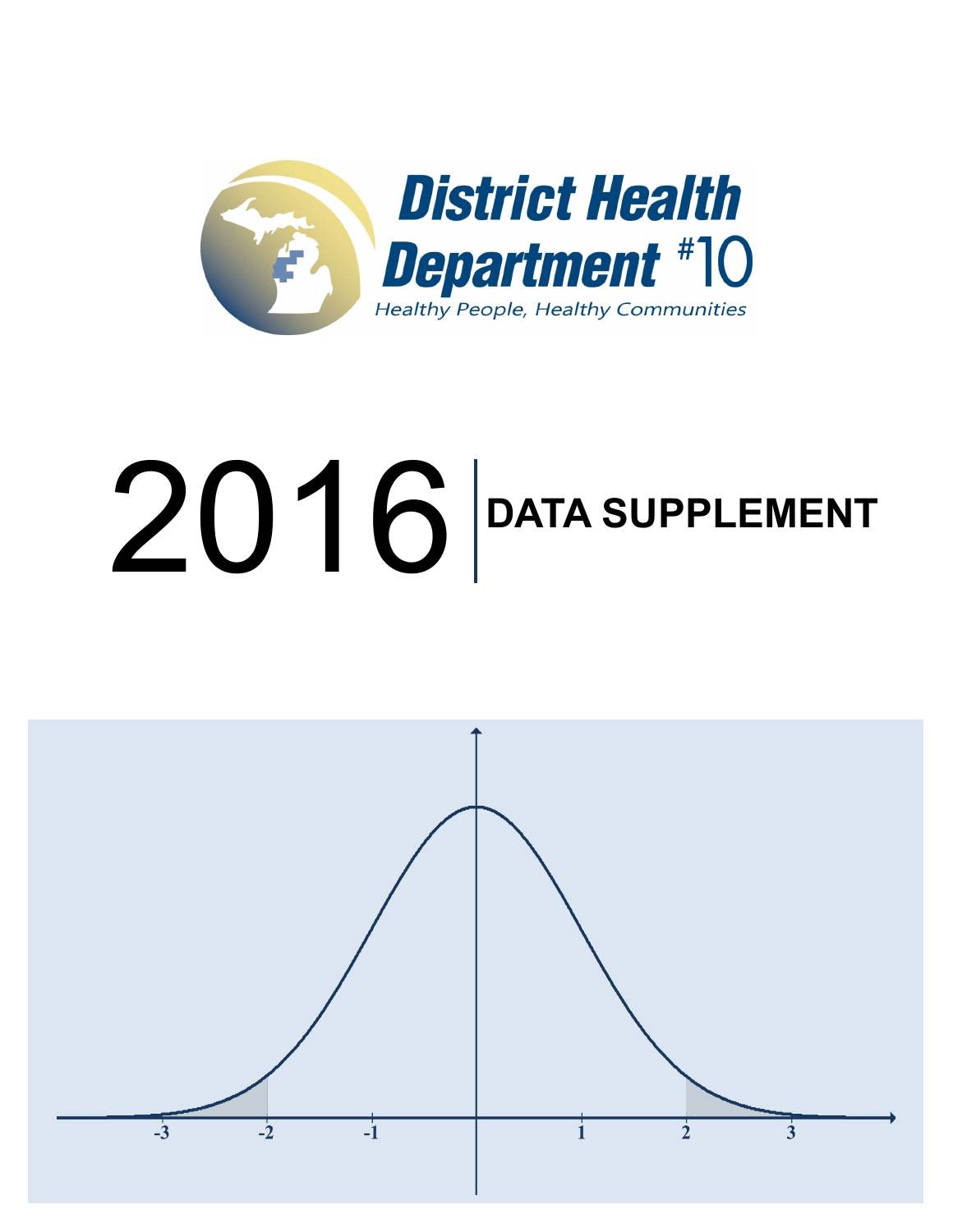# **2016 PUBLIC HEALTH DATA**

The following supplement provides an in-depth view of the health of residents within the jurisdiction of District Health Department #10. This supplement also highlights data related to the programming and services provided to residents in our communities. These data sets are used to tell the story of each county's health status. DHD#10 continuously collects and analyzes data to identify the burden of disease and examine the overall health of the 10 county population. DHD#10 uses this data to ensure that programs and services are meeting the needs of clients and the communities served.

#### More data and chart books specific to all ten counties can be found at: **www.dhd10.org**

#### **LEADING CAUSES OF DEATH**

|                                  | <b>DHD#10</b><br>Number of deaths | <b>DHD#10</b><br>Death rate per 100,000 | Michigan<br>Death rate per 100,000 |
|----------------------------------|-----------------------------------|-----------------------------------------|------------------------------------|
| <b>Heart Disease</b>             | 702                               | 193.5                                   | 200.3                              |
| <b>Cancer</b>                    | 688                               | 182.7                                   | 173.5                              |
| <b>Chronic Lower Respiratory</b> | 185                               | 49.5                                    | 44.2                               |
| <b>Stroke</b>                    | 129                               | 35.3                                    | 37.8                               |
| <b>Accidents</b>                 | 132                               | 46.7                                    | 41.2                               |
| <b>Diabetes</b>                  | 82                                | 22.4                                    | 23.6                               |
| <b>Alzheimer's Disease</b>       | 112                               | 31.1                                    | 27.0                               |
| <b>Suicide</b>                   | 42                                | 14.9                                    | 13.2                               |
| Pneumonia/Influenza              | 48                                | 13.4                                    | 15.4                               |
| <b>Kidney Disease</b>            | 47                                | 12.7                                    | 15.2                               |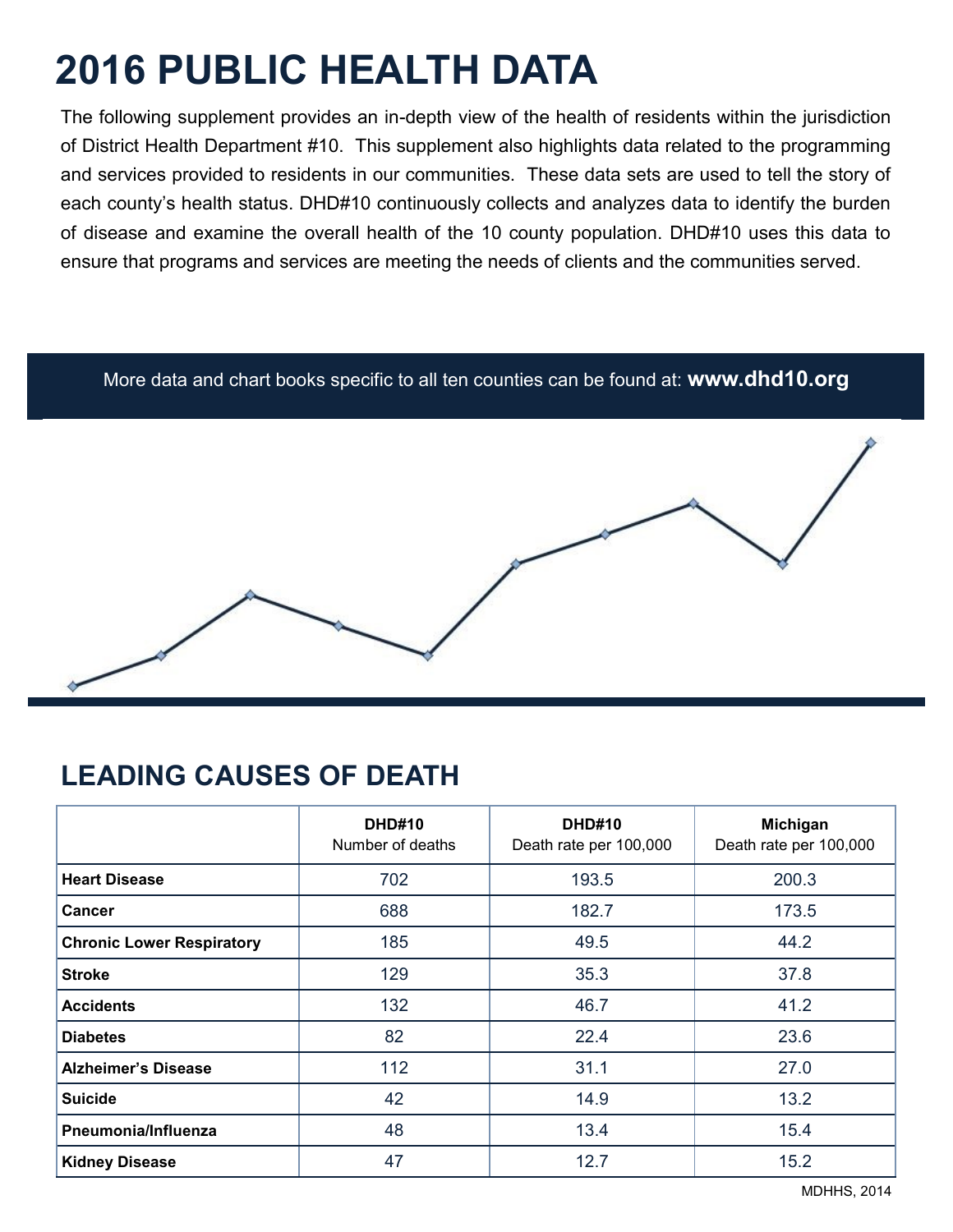## **COMMUNITY HEALTH INDICATORS**

|                                                                                      | Crawford | Kalkaska | Lake                      | <b>Manistee</b> | <b>Mason</b> | <b>Mecosta</b> | <b>Missaukee</b> | Newaygo  | Oceana   | Wexford  | Michigan  |
|--------------------------------------------------------------------------------------|----------|----------|---------------------------|-----------------|--------------|----------------|------------------|----------|----------|----------|-----------|
| Total Population 1                                                                   | 13,801   | 17,260   | 11,424                    | 24,461          | 28,783       | 43,067         | 14,903           | 47,948   | 26,105   | 33,003   | 9,922,576 |
| # of Births 2                                                                        | 120      | 168      | 87                        | 181             | 310          | 427            | 196              | 580      | 299      | 412      | 114,460   |
| Birth Rate per 1,000 2                                                               | 8.7      | 9.7      | 7.7                       | 7.4             | 10.8         | 9.9            | 13.0             | 12.1     | 11.4     | 12.5     | 11.6      |
| # of Deaths 2                                                                        | 171      | 181      | 162                       | 302             | 334          | 377            | 182              | 474      | 268      | 345      | 93,527    |
| Death Rate per 100,000<br>$\overline{2}$                                             | 12.4     | 10.4     | 14.3                      | 12.4            | 11.6         | 8.7            | 12.1             | 9.9      | 10.2     | 10.5     | 9.4       |
| <b>Cancer Mortality Age</b><br><b>Adjusted Rate per</b><br>100,000 2                 | 170.7    | 175.9    | 194.9                     | 178.7           | 176.3        | 181.5          | 189.6            | 188.2    | 158.7    | 204.1    | 173.0     |
| <b>Cardiovascular Disease</b><br><b>Mortality Age Adjusted</b><br>Rate per 100,000 3 | 239.9    | 289.2    | 345.7                     | 218.4           | 236.0        | 292.2          | 229.7            | 218.4    | 228.5    | 257.0    | 253.0     |
| Household Income,<br>2008-12(median) 4                                               | \$42,666 | \$39,986 | \$28,87<br>$\overline{2}$ | \$40,408        | \$42,156     | \$40,396       | \$40,983         | \$42,640 | \$40,969 | \$40,368 | \$49,087  |
| <b>Persons Below Poverty</b><br>5                                                    | 16.5%    | 17.4%    | 29.2%                     | 16.6%           | 16.3%        | 23.0%          | 16.1%            | 21.0%    | 20.1%    | 19.0%    | 16.2%     |
| <b>Medicaid Paid Births 5</b>                                                        | 67.5%    | 60.1%    | 70.1%                     | 49.7%           | 47.1%        | 45.4%          | 53.6%            | 49.1%    | 66.6%    | 58.5%    | 42.8%     |
| <b>Teen Pregnancy Rate</b><br>per 1,000 5                                            | 33.5     | 42.9     | 53.2                      | 47.1            | 43.1         | 26.1           | 40.9             | 34.3     | 50.7     | 55.4     | 38.1      |
| <b>Smoked While</b><br><b>Pregnant 5</b>                                             | 47.7%    | 41.6%    | 39.7%                     | 37.4%           | 25.6%        | 31.2%          | 25.4%            | 30.5%    | 28.5%    | 33.8%    | 21.4%     |

<sup>1</sup>US Census; 2MDHHS, 2014; 3MDHHS, 2012-2014; 4US Census, 2010-2014; 5Michigan League for Public Policy, 2014

#### **COMMUNICABLE DISEASE REPORTING**

|                      | Crawford     | Kalkaska     | Lake        | <b>Manistee</b> | <b>Mason</b>   | Mecosta        | <b>Missaukee</b> | Newaygo        | Oceana         | Wexford        | Total          |
|----------------------|--------------|--------------|-------------|-----------------|----------------|----------------|------------------|----------------|----------------|----------------|----------------|
| Chlamydia            | 38           | 51           | 35          | 62              | 57             | 144            | 45               | 145            | 92             | 98             | 767            |
| <b>Hepatitis C</b>   | 10           | 16           | 10          | 41              | 12             | 22             | 10               | 34             | 14             | 39             | 208            |
| Campylobacter        | 0            | 1            | 3           | 11              |                | 12             | 3                | 13             |                | $\overline{2}$ | 47             |
| Chickenpox           | $\mathbf 0$  | $\mathbf 0$  | $\mathbf 0$ | $\overline{2}$  |                | 0              |                  | 0              | 0              | $\mathbf 0$    | 4              |
| <b>Salmonellosis</b> | $\mathbf 0$  | 1            | $\mathbf 0$ | 4               | 0              | 3              | 3                | 4              | 5              | 4              | 24             |
| Gonorrhea            |              | 5            | 4           | 6               | 4              | 8              | 4                | 12             | 7              | $\overline{7}$ | 58             |
| Streptococcal        | 0            | 8            |             | 5               | 4              | 5              | 4                | $\overline{2}$ | 4              | $\overline{2}$ | 35             |
| <b>STEC</b>          | $\mathbf 0$  | $\mathbf 0$  | $\mathbf 0$ |                 | $\overline{2}$ |                | 0                | $\overline{7}$ | $\overline{2}$ | $\mathbf 0$    | 13             |
| Giardia              | $\mathbf 0$  | $\mathbf 0$  | $\mathbf 0$ |                 | $\mathbf 0$    | $\overline{2}$ | $\overline{2}$   | 9              | $\overline{2}$ | $\overline{2}$ | 18             |
| <b>Pertussis</b>     | $\mathbf 0$  | $\mathbf{0}$ | 0           |                 | 1              |                | 0                | 0              | 0              | 4              | $\overline{7}$ |
| <b>HIV</b>           | $\mathbf{0}$ | $\mathbf{0}$ | 0           | $\mathbf{0}$    | 1              |                | 0                |                | 0              |                | 4              |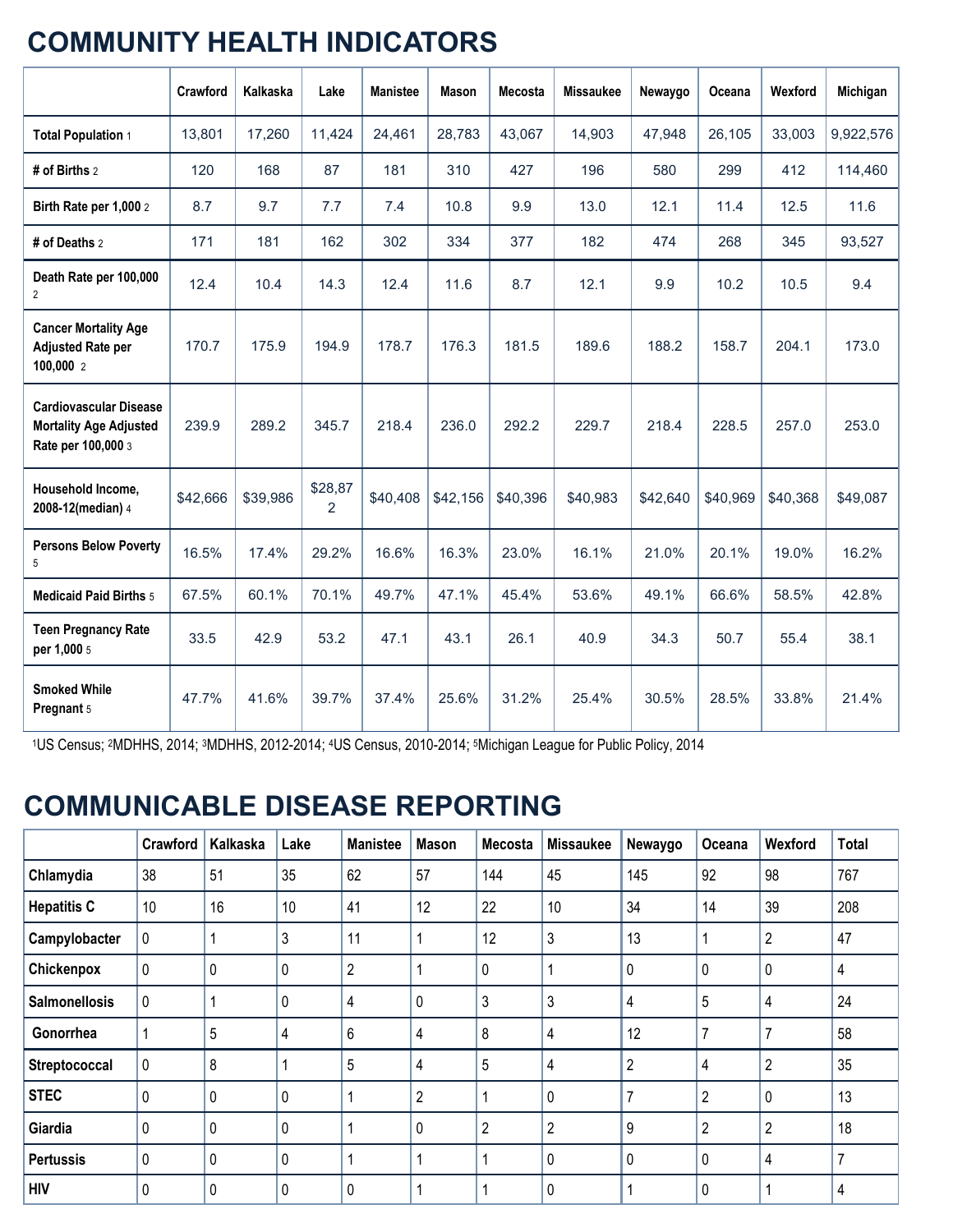## **ACCESS TO DHD#10 HEALTH SERVICES**

|                                                                                         |              | Crawford   Kalkaska | Lake         | <b>Manistee</b> | <b>Mason</b>   | <b>Mecosta</b> | <b>Missaukee</b> | Newaygo  | Oceana   | Wexford  | <b>Total</b> |
|-----------------------------------------------------------------------------------------|--------------|---------------------|--------------|-----------------|----------------|----------------|------------------|----------|----------|----------|--------------|
| <b>Maternal Infant Health Program (MIHP)</b>                                            |              |                     |              |                 |                |                |                  |          |          |          |              |
| <b>Maternal Clients</b>                                                                 | 120          | 54                  | 52           | 81              | 107            | 209            | 88               | 261      | 146      | 172      | 1290         |
| # of Maternal Visits                                                                    | 471          | 130                 | 156          | 328             | 465            | 755            | 442              | 1019     | 560      | 782      | 5108         |
| <b>Infant Clients</b>                                                                   | 85           | 53                  | 51           | 113             | 114            | 204            | 116              | 236      | 128      | 259      | 1359         |
| # of Infant Visits                                                                      | 335          | 165                 | 160          | 575             | 650            | 1073           | 769              | 1297     | 629      | 1672     | 7324         |
| <b>Children's Special Health Care Service</b>                                           |              |                     |              |                 |                |                |                  |          |          |          |              |
| # of Children                                                                           | 51           | 75                  | 42           | 70              | 94             | 99             | 65               | 149      | 129      | 229      | 1003         |
| # of Services                                                                           | 95           | 124                 | 120          | 116             | 214            | 161            | 107              | 272      | 343      | 421      | 1973         |
| Women, Infants, and Children (WIC)                                                      |              |                     |              |                 |                |                |                  |          |          |          |              |
| <b>Average Monthly</b><br><b>Enrollment</b>                                             | 395          | 481                 | 338          | 565             | 856            | 1217           | 413              | 1886     | 1068     | 1484     | 8703         |
| % Return Rate                                                                           | 94           | 98                  | 97           | 97              | 94             | 94             | 89               | 97       | 91       | 88       | 93           |
| # of Project Fresh<br><b>Distributed</b>                                                | 208          | 262                 | 176          | 285             | 445            | 639            | 213              | 1032     | 531      | 738      | 4529         |
| Value of PROJECT<br><b>FRESH coupons</b>                                                | \$4160       | \$5240              | \$3520       | \$5700          | \$8900         | \$12,780       | \$4260           | \$20,640 | \$10,620 | \$14,760 | \$90,580     |
| <b>Child Lead</b><br><b>Screening</b>                                                   | 85           | 61                  | 46           | 78              | 80             | 180            | 57               | 281      | 136      | 258      | 1262         |
| <b>Family Planning Services</b>                                                         |              |                     |              |                 |                |                |                  |          |          |          |              |
| # of Clients Served                                                                     | 76           | 103                 | 47           | 162             | 313            | 103            | 133              | 162      | 222      | 315      | 1,636        |
| <b>WISEWOMAN Program</b>                                                                |              |                     |              |                 |                |                |                  |          |          |          |              |
| # Served                                                                                | 12           | 15                  | 5            | 22              | 46             | 20             | 14               | 32       | 42       | 45       | 253          |
| <b>Cancer Screening Programs</b>                                                        |              |                     |              |                 |                |                |                  |          |          |          |              |
| <b>Breast &amp; Cervical</b><br><b>Screenings</b>                                       | 32           | 43                  | 23           | 54              | 98             | 60             | 31               | 84       | 73       | 102      | 600          |
| # Cancers Found                                                                         | $\pmb{0}$    | 0                   | 0            | 0               | $\overline{2}$ | $\mathbf 0$    | 0                | 1        | 0        | 1        | 4            |
| Colorectal<br><b>Screenings</b>                                                         | $\mathbf{2}$ | $\overline{2}$      | 1            | 10              | 12             | 8              | 10               | 18       | 15       | 16       | 94           |
| # Referred for<br>Colonoscopy                                                           | 1            | 1                   | $\mathbf{1}$ | 6               | 7              | 1              | 6                | 10       | 11       | 14       | 58           |
| Dental Health - services provided in partnership with Michigan Community Dental Clinics |              |                     |              |                 |                |                |                  |          |          |          |              |
| # Clinic Clients                                                                        | 1,680        | 4,259               | 898          | 4,831           | 4,213          | 5,794          | 1,901            | 1,556    | 4,895    | 5,901    | 35,928       |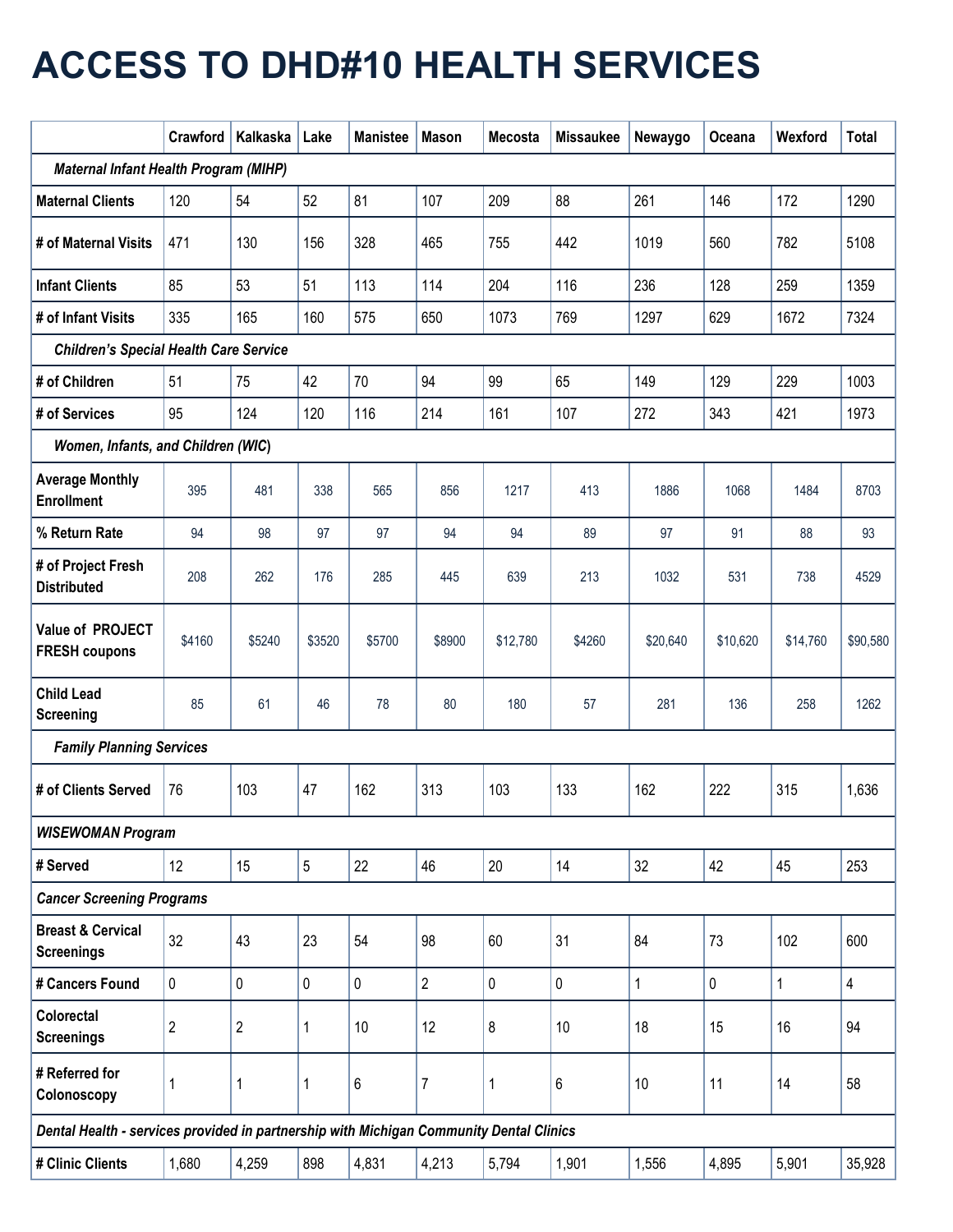## **ESSENTIAL LOCAL PUBLIC HEALTH SERVICES**

|                                      | Crawford | Kalkaska | Lake           | <b>Manistee</b> | <b>Mason</b> | Mecosta | <b>Missaukee</b> | Newaygo        | Oceana       | Wexford | <b>Total</b> |
|--------------------------------------|----------|----------|----------------|-----------------|--------------|---------|------------------|----------------|--------------|---------|--------------|
| <b>Onsite Sewage</b>                 |          |          |                |                 |              |         |                  |                |              |         |              |
| Septic Permits                       | 104      | 121      | 116            | 132             | 153          | 158     | 60               | 242            | 197          | 101     | 1,384        |
| Septic Failures                      | 28       | 38       | 16             | 20              | 52           | 59      | 23               | 13             | 68           | 42      | 359          |
| <b>Water Program</b>                 |          |          |                |                 |              |         |                  |                |              |         |              |
| <b>Well Permits</b>                  | 89       | 145      | 134            | 136             | 154          | 226     | 98               | 297            | 172          | 134     | 1,585        |
| Well Inspections                     | 9        | 35       | 30             | 23              | 42           | 22      | 4                | 35             | 39           | 13      | 252          |
| <b>Food Service</b>                  |          |          |                |                 |              |         |                  |                |              |         |              |
| <b>Food Operation</b><br>Inspections | 90       | 86       | 80             | 219             | 188          | 284     | 65               | 146            | 132          | 248     | 1,538        |
| Temp Food Booth<br>Inspections       | 17       | 24       | 48             | 61              | 110          | 58      | 30               | 52             | 123          | 65      | 588          |
| Reported Food Borne<br>Illness       | 0        | 0        | $\overline{c}$ | 10              | 4            | 9       | 1                | 6              | $\mathbf{2}$ | 3       | 37           |
| <b>Immunizations</b>                 |          |          |                |                 |              |         |                  |                |              |         |              |
| Vaccines Given                       | 539      | 423      | 114            | 834             | 1892         | 1313    | 494              | 875            | 1365         | 709     | 8558         |
| Influenza Vaccines Given             | 290      | 687      | 218            | 731             | 1070         | 1089    | 612              | 812            | 1081         | 893     | 7483         |
| <b>Communicable Disease</b>          |          |          |                |                 |              |         |                  |                |              |         |              |
| TB Skin Tests Given                  | 95       | 58       | 54             | 192             | 267          | 267     | 139              | 220            | 242          | 205     | 1739         |
| TB Patients on<br>Prophylaxis        | 1        | 1        | $\mathbf 0$    | 0               | 4            | 1       | 0                | $\overline{2}$ | 1            | 3       | 13           |
| Communicable Disease<br>Services     | 49       | 82       | 53             | 134             | 82           | 198     | 72               | 226            | 127          | 158     | 1181         |
| <b>STI Services</b>                  |          |          |                |                 |              |         |                  |                |              |         |              |
| STI Cases                            | 43       | 57       | 41             | 68              | 61           | 152     | 50               | 159            | 99           | 103     | 833          |
| STI Follow Up                        | 41       | 56       | 40             | 68              | 61           | 152     | 50               | 158            | 99           | 103     | 828          |
| <b>STI Clinic Services</b>           | 16       | 14       | 13             | 42              | 48           | 46      | 21               | 35             | 43           | 70      | 348          |
| <b>Hearing Screenings</b>            |          |          |                |                 |              |         |                  |                |              |         |              |
| Preschool Hearing<br>Screenings      | 69       | 117      | 88             | 173             | 416          | 356     | 226              | 400            | 447          | 615     | 2907         |
| School Hearing<br>Screenings         | 9        | 343      | 126            | 475             | 958          | 1118    | 426              | 1814           | 899          | 791     | 6959         |
| <b>Vision Screenings</b>             |          |          |                |                 |              |         |                  |                |              |         |              |
| Preschool Vision<br>Screenings       | 94       | 165      | 69             | 168             | 395          | 377     | 226              | 404            | 411          | 622     | 2931         |
| <b>School Vision Screenings</b>      | 274      | 833      | 162            | 1378            | 1978         | 1928    | 831              | 3196           | 1543         | 2303    | 14426        |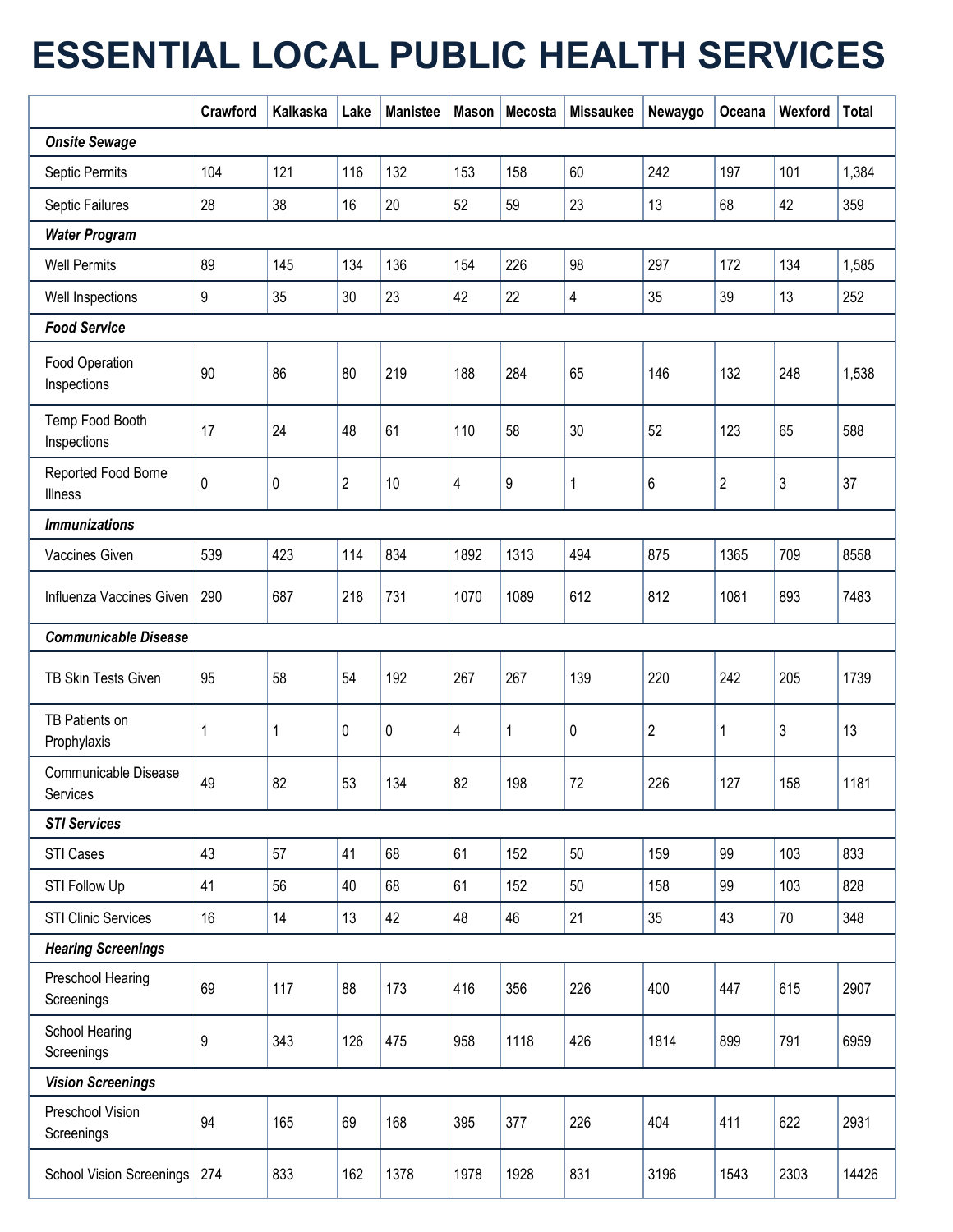## **PUBLIC HEALTH PROGRAM SNAPSHOTS**

### **ENVIRONMENTAL HEALTH SERVICES**

|                                            | Crawford       | Kalkaska       | Lake           | <b>Manistee</b> | <b>Mason</b> | Mecosta | <b>Missaukee</b> | Newaygo        | Oceana | Wexford        | <b>Total</b> |
|--------------------------------------------|----------------|----------------|----------------|-----------------|--------------|---------|------------------|----------------|--------|----------------|--------------|
| <b>Radon Kits Distributed</b>              | 81             | 72             | 12             | 37              | 78           | 122     | 64               | 54             | 118    | 12             | 650          |
| <b>Soil Evaluations</b>                    | 1              | $\overline{7}$ | $\mathfrak{Z}$ | 6               | 9            | 26      | $\overline{2}$   | 26             | 6      | 5              | 91           |
| <b>Mortgage Evaluations</b>                | $\pmb{0}$      | 1              | $\overline{7}$ | 1               | 9            | 26      | 0                | 172            | 60     | 4              | 280          |
| <b>Building Permit</b><br><b>Approvals</b> | $\overline{2}$ | 17             | 31             | 9               | 29           | 40      | 4                | 73             | 71     | 1              | 277          |
| Complaints (all)                           | $\overline{7}$ | 10             | 21             | 12              | 22           | 46      | 15               | 48             | 19     | 22             | 222          |
| <b>Child Care Inspections</b>              | 18             | 13             | 10             | 15              | 17           | 23      | 20               | 33             | 24     | 36             | 209          |
| <b>Campground Inspections</b>              | 27             | 10             | 28             | 33              | 30           | 24      | 12               | 21             | 36     | 27             | 248          |
| <b>Swimming Pool</b><br>Inspections        | 11             | 6              | $\mathfrak{Z}$ | 19              | 44           | 11      | 1                | 9              | 36     | 16             | 156          |
| <b>Type II Sanitary Surveys</b>            | $\overline{7}$ | 7              | 13             | 12              | 14           | 32      | 16               | 27             | 14     | 32             | 174          |
| <b>Tanning Inspections</b>                 | $\mathfrak{Z}$ | 1              | $\mathbf 0$    | 10              | 5            | 0       | $\mathbf{2}$     | $\overline{2}$ | 6      | $\overline{7}$ | 36           |
| <b>Animal Bites/Exposures</b>              | 41             | 26             | 12             | 40              | 62           | 104     | 28               | 70             | 56     | 90             | 529          |

## **WOMEN, INFANTS, AND CHILDREN (WIC) SERVICES**



|                                               | 2015     | 2016     |
|-----------------------------------------------|----------|----------|
| <b>Average Monthly Enrollment</b>             | 9,125    | 8,703    |
| % Return Rate                                 | 94%      | 93%      |
| # of Project Fresh Books Distributed          | 4324     | 4529     |
| <b>Value of Project Fresh Coupons</b>         | \$86,480 | \$90,580 |
| <b>Child Lead Screening</b>                   | 1131     | 1262     |
| <b>Children who Received Fluoride Varnish</b> | N/A      | 805      |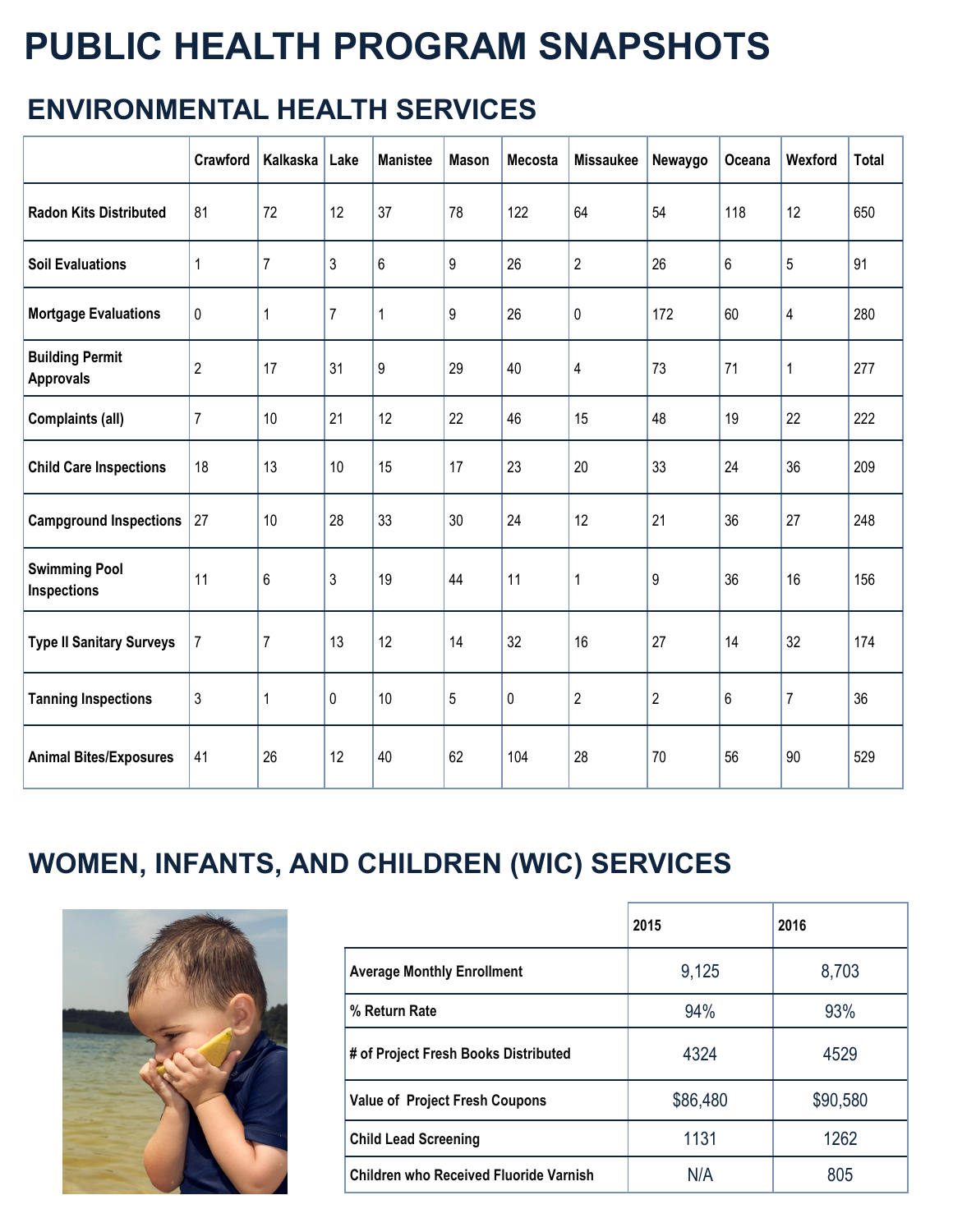## **HEALTH PROMOTION SERVICES**

| <b>Community Programs</b>                                                                          |       |  |  |  |  |  |
|----------------------------------------------------------------------------------------------------|-------|--|--|--|--|--|
| <b>Worksite Wellness Screenings</b>                                                                | 294   |  |  |  |  |  |
| <b>Youth Programs</b>                                                                              |       |  |  |  |  |  |
| Girls on the Run Participants                                                                      | 575   |  |  |  |  |  |
| <b>Adolescent Health Centers Students Served</b><br>(Cadillac, Mesick, Manton, Shelby, & Grayling) | 4,748 |  |  |  |  |  |
| <b>Family Health Programs</b>                                                                      |       |  |  |  |  |  |
| <b>Family Planning Participants</b>                                                                | 1,636 |  |  |  |  |  |
| <b>Breast and Cervical Cancer Screening</b>                                                        | 600   |  |  |  |  |  |
| <b>Colorectal Cancer Screening</b>                                                                 | 94    |  |  |  |  |  |
| <b>WISEWOMAN Program Screening</b>                                                                 | 253   |  |  |  |  |  |
| <b>Substance Abuse Prevention Services</b>                                                         |       |  |  |  |  |  |
| Mason, Lake, Oceana Counties                                                                       |       |  |  |  |  |  |
| <b>Community Events</b>                                                                            | 54    |  |  |  |  |  |
| <b>Adults Reached</b>                                                                              | 4,700 |  |  |  |  |  |
| School Programs                                                                                    | 13    |  |  |  |  |  |
| Youth Summit                                                                                       | 1     |  |  |  |  |  |
| Students Reached (programs + summit)                                                               | 454   |  |  |  |  |  |
| <b>TiPS Alcohol Server Training Classes</b>                                                        | 12    |  |  |  |  |  |
| <b>Community Coalitions</b>                                                                        | 3     |  |  |  |  |  |



## **PERSONAL HEALTH SERVICES**



| <i><b>Immunizations</b></i>         |       |  |  |  |  |  |  |  |  |
|-------------------------------------|-------|--|--|--|--|--|--|--|--|
| Vaccines Administered               | 8558  |  |  |  |  |  |  |  |  |
| Influenza Vaccines Administered     | 7483  |  |  |  |  |  |  |  |  |
| Maternal Infant Health Program      |       |  |  |  |  |  |  |  |  |
| <b>MIHP Maternal Clients</b>        | 1290  |  |  |  |  |  |  |  |  |
| MIHP Maternal Visits                | 5108  |  |  |  |  |  |  |  |  |
| <b>MIHP Infant Clients</b>          | 1359  |  |  |  |  |  |  |  |  |
| <b>MIHP Infant Visits</b>           | 7324  |  |  |  |  |  |  |  |  |
| <b>Hearing and Vision</b>           |       |  |  |  |  |  |  |  |  |
| <b>Preschool Hearing Screenings</b> | 2907  |  |  |  |  |  |  |  |  |
| <b>School Hearing Screenings</b>    | 6959  |  |  |  |  |  |  |  |  |
| <b>Preschool Vision Screenings</b>  | 2931  |  |  |  |  |  |  |  |  |
| <b>School Vision Screenings</b>     | 14426 |  |  |  |  |  |  |  |  |